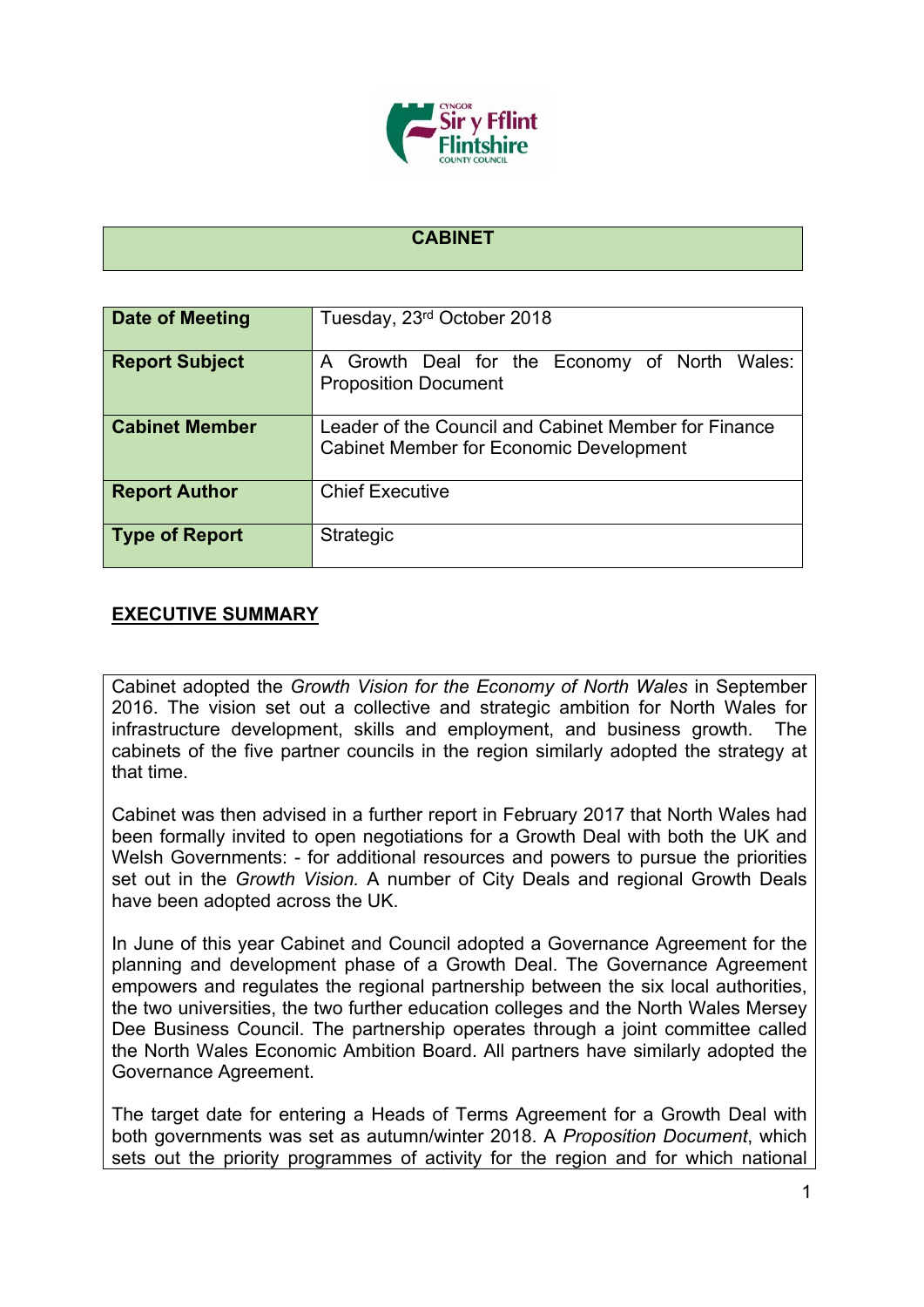funding is being sought through the Growth Deal, has been approved by the North Wales Economic Ambition Board. The Growth Deal will fund selected programmes and projects from within the *Proposition Document;* ones that meet shared governmental objectives for economic growth. The document constitutes the regional bid which will lead to a deal.

The *Proposition Document* has been developed over a period of time with significant input from the business sectors in the region and the partners themselves, and in close liaison with civil servants from both the UK Government and the Welsh Government. The *Proposition Document* builds on the earlier *Growth Vision* and proposes a range of interventions for economic growth under a series of priority programmes.

Council resolved at its June meeting that it be presented with the final draft Growth Deal Bid prior to the stage of reaching Heads of Terms with both Governments. The *Proposition Document* sets out the programmes and projects to be considered for inclusion in a Growth Deal, at Heads of Terms stage, by both Governments. The region is now on the verge of reaching Heads of Terms.

During October the regional partners are being invited to endorse the *Proposition Document* to give a mandate to their respective leaders to enter into a Heads of Terms Agreement with both Governments. Post Heads of Terms, the region would then enter the final stage of Bid development and negotiation with Governments.

|                | <b>RECOMMENDATION</b>                                                                                                                                                                                                                                                                                                                                                                                                                                                                                                                                                                                                                                          |
|----------------|----------------------------------------------------------------------------------------------------------------------------------------------------------------------------------------------------------------------------------------------------------------------------------------------------------------------------------------------------------------------------------------------------------------------------------------------------------------------------------------------------------------------------------------------------------------------------------------------------------------------------------------------------------------|
| 1 <sub>1</sub> | That Cabinet endorse the Proposition Document for recommendation to<br>Council for adoption as (1) the basis of a longer-term regional strategy for<br>economic growth and (2) the regional bid for the priority programmes and<br>projects from which the content of a Growth Deal will be drawn at the Heads<br>of Terms Agreement stage with Governments. Adoption does not commit<br>the Council to any financial investment of its own at this stage and is subject<br>to the financial risks and benefits of the final Growth Deal being set out in<br>detail, for full consideration, when the final Deal is presented for approval at<br>a later date. |
| 2 <sub>1</sub> | That the Leader be authorised to commit the Council to entering Heads of<br>Terms with Governments alongside the political and professional leaders<br>from the nine other statutory partners represented on the North Wales<br>Economic Ambition Board, and the North Wales Mersey Dee Business<br>Council, with the <i>Proposition Document</i> setting out the parameters for the<br>Heads of Terms agreement.                                                                                                                                                                                                                                              |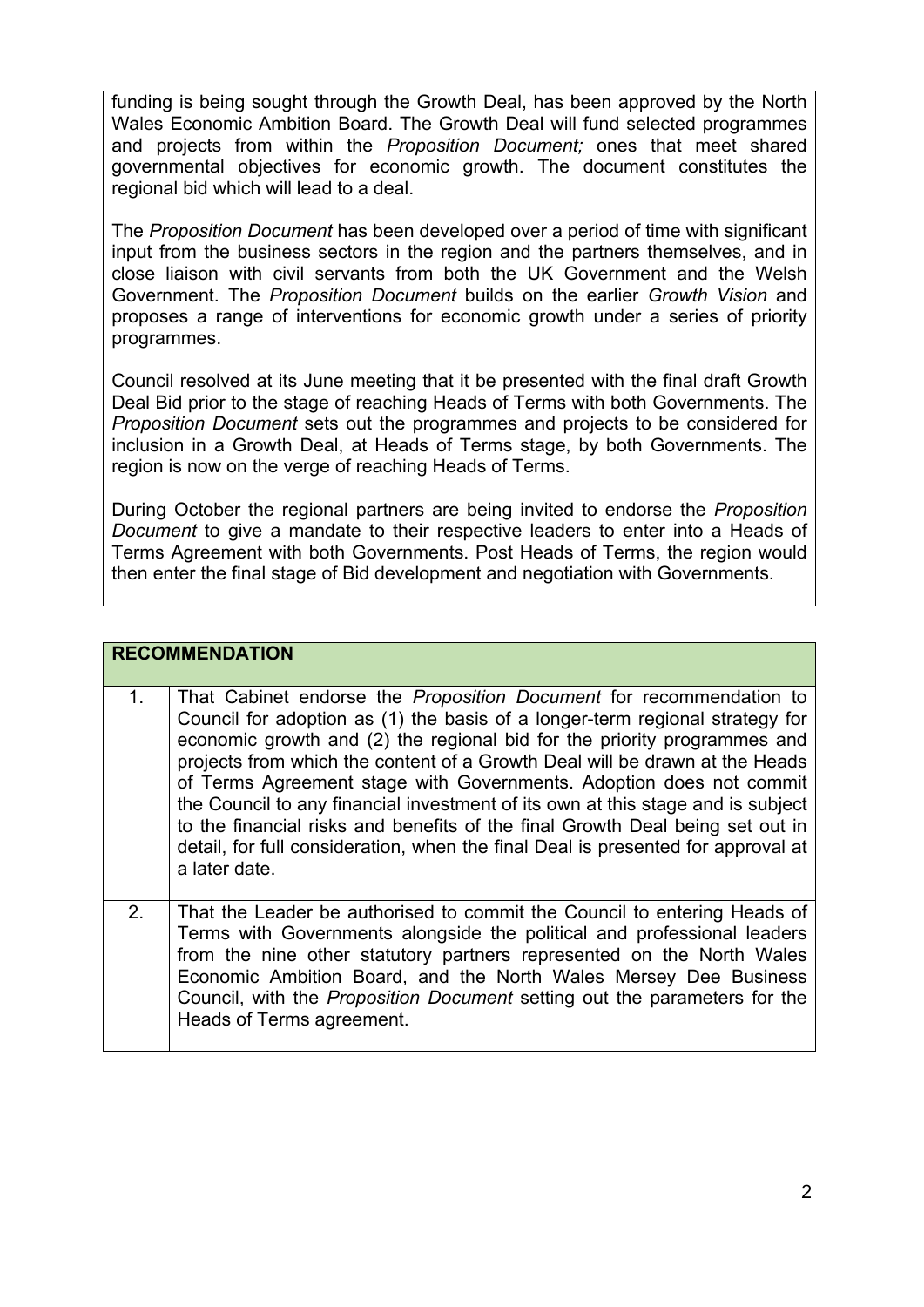## **REPORT DETAILS**

## **1.00 PROGRESS IN REACHING A GROWTH DEAL FOR NORTH WALES** 1.01 Cabinet adopted the *Growth Vision for the Economy of North Wales* in September 2016. The vision set out a collective and strategic ambition for North Wales for infrastructure development, skills and employment, and business growth. The cabinets of the five partner councils in the region similarly adopted the strategy at that time. Cabinet was then advised in a further report in February 2017 that North Wales had been formally invited to negotiate a Growth Deal with both the UK and Welsh Governments for additional resources and powers to pursue the priorities set out in the Growth Vision. A number of City Deals and regional Growth Deals have been adopted across the UK. The target date for entering a Heads of Terms agreement for a Growth Deal with both governments was set as autumn/winter 2018. 1.02  $\vert$  A Growth Deal is a formal agreement between a regional partnership and Governments for additional investment in the region and the conferment of devolved powers. Bidding regions are required to have a legal, resilient and accountable governance model for the planning and implementation of their strategy. For North Wales, the Cardiff Capital City Region and the Swansea Bay Region the bidding process involves both the UK and Welsh Governments. 1.03 In June, Cabinet and Council together adopted a Governance Agreement for the planning and development phase of a Growth Deal. The Agreement sets out in detail how the regional governance arrangements will work and are to be regulated. The Agreement is between the partnership of the six local authorities, the two universities, the two further education colleges and the North Wales Mersey Dee Business Council. The Business Council, which has a place on the Board wthout voting rights, is not a signatory to the Agreement as it is a membership organisation and not a constituted corporate body. The partnership operates through a joint committee, as the preferred governance model, called the North Wales Economic Ambition Board. All statutory partners similarly adopted the Governance Agreement in the summer. 1.04 In the interim, the Board has worked up its priority list of programmes, and specific supporting projects, to accelerate economic growth in the region. All projects are underpinned by an Outline Business Case. A *Proposition Document* (attached), which sets out the details of these priority programmes and for which national funding is being sought through a Growth Deal, has been approved by the North Wales Economic Ambition Board. The *Proposition Document* constitutes the regional bid. The Growth Deal will fund selected programmes and projects from within the *Proposition Document* – ones that meet governmental objectives for economic growth.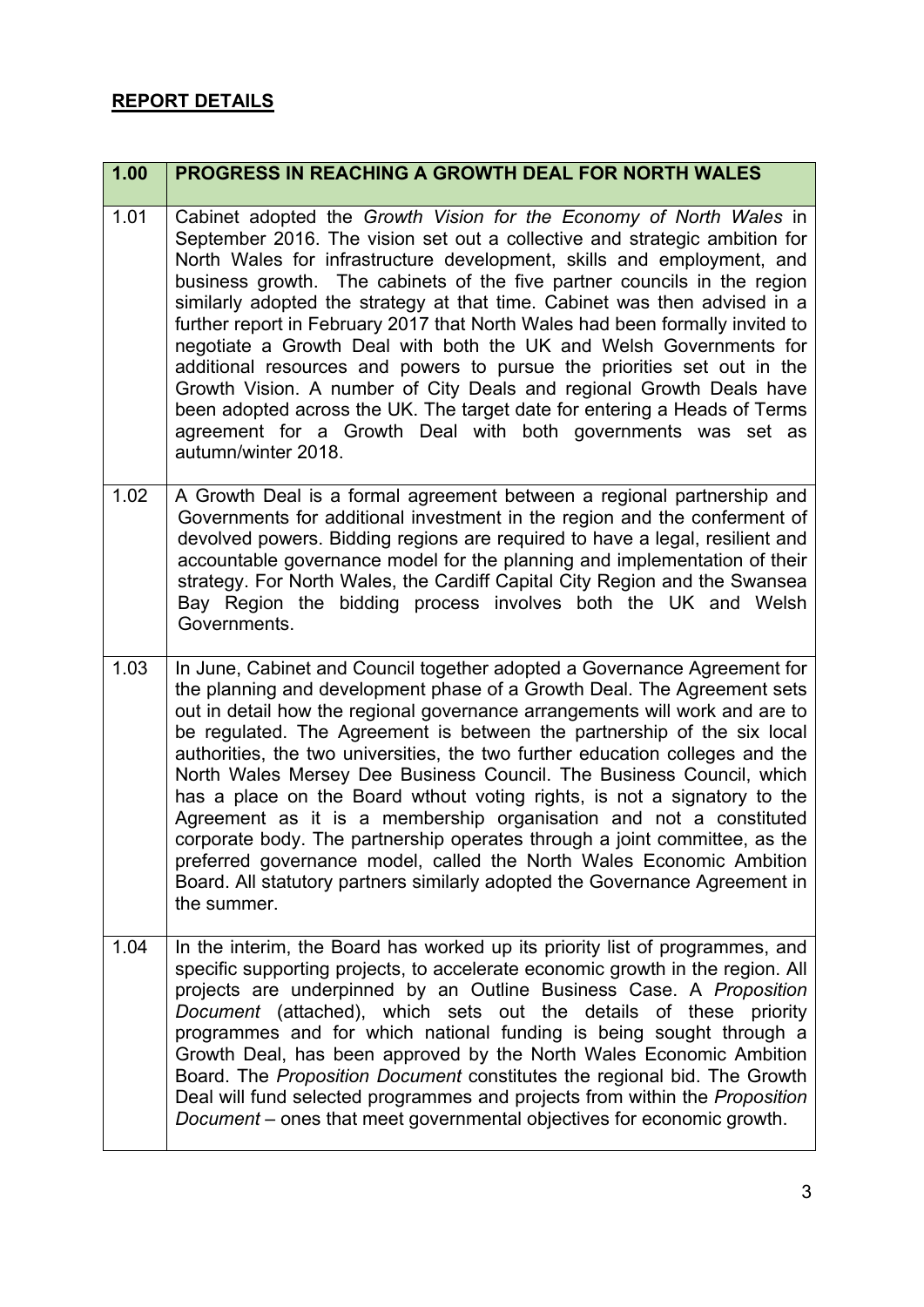| 1.05 | The Proposition Document has been developed over a period of time with<br>significant input from the business sectors in the region and the partners<br>themselves and in liaison with civil servants from both the UK Government<br>and the Welsh Government, in an intense and iterative process. The<br>Proposition Document builds on the earlier Growth Vision and proposes a<br>range of project interventions for economic growth under a series of priority<br>programmes.                                                                                                                                                                                                                 |
|------|----------------------------------------------------------------------------------------------------------------------------------------------------------------------------------------------------------------------------------------------------------------------------------------------------------------------------------------------------------------------------------------------------------------------------------------------------------------------------------------------------------------------------------------------------------------------------------------------------------------------------------------------------------------------------------------------------|
| 1.06 | There are two stages to securing a Growth Deal. Firstly, the Heads of Terms<br>stage, where Governments will set out which programmes and projects they<br>are prepared to fund and to what level via an outline agreement with the<br>bidding region. Second is the stage of agreeing the final Deal with the<br>detailed content and financing arrangements. In between these two stages,<br>all selected programmes and projects have to pass through the five-case<br>business model evaluation process (as required by the UK Government's<br>Treasury). Those projects selected at the Heads of Terms stage which meet<br>the tests of evaluation will be funded through the finalised Deal. |
| 1.07 | The <i>Proposition Document</i> is based on the following strategic priority<br>programmes: -<br>1. Land and Property Development<br>2. Smart Access to Energy<br>3. Adventure Tourism<br>4. Smart Technology and Innovation Hubs<br>5. Regional Growth Business Fund and Hubs<br>6. Pathways to Skills and Employment<br>7. Skills Centres of Excellence<br>8. Digital Connectivity<br>9. Strategic Transport                                                                                                                                                                                                                                                                                     |
| 1.08 | The scale of the strategy is summarised below: -<br>The total cost of investment proposed is £670.65m, with £109.19m of<br>direct private sector contributions and £219.46m of contributions from<br>partners. The region is seeking £334m of capital funding and £8m<br>revenue funding from the Growth Deal;<br>5,408 direct jobs will be created, and the value of private sector<br>investment achieved as a direct consequence of the projects being<br>delivered (private sector leverage) will be £3.13billion; and<br>The over-riding aim is to increase the value of the North Wales<br>economy from £13.6 billion in 2016 to £26 billion by 2035.                                        |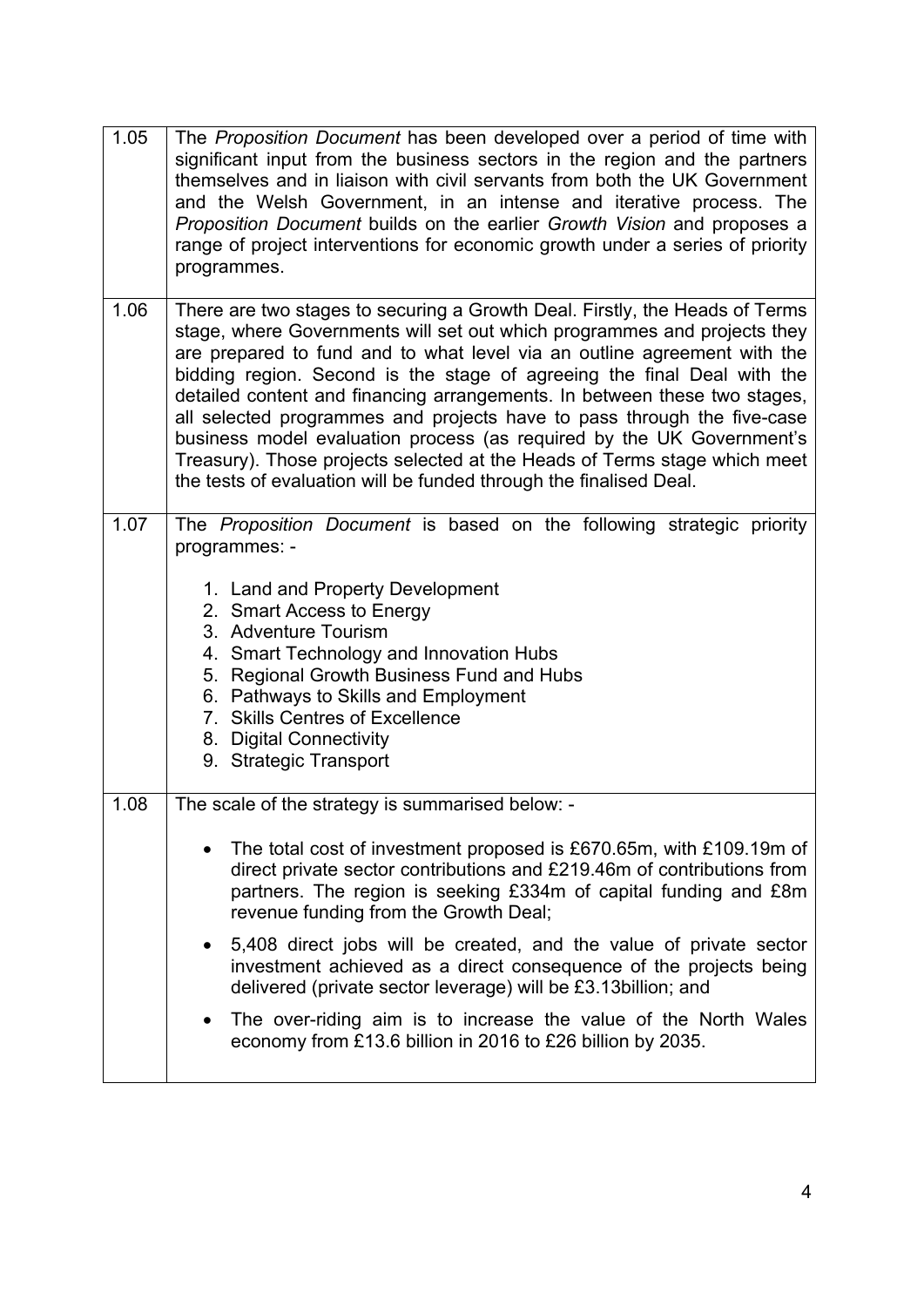| 2.00 | <b>BALANCING RISK AND OPPORTUNITY</b>                                                                                                                                                                                                                                                                                                                                                                                                                                                                                                                                                                                                                                                                                                                                                                                                                                                                                                                                                                                                                                                                                                                                                                                                                                                                                                      |
|------|--------------------------------------------------------------------------------------------------------------------------------------------------------------------------------------------------------------------------------------------------------------------------------------------------------------------------------------------------------------------------------------------------------------------------------------------------------------------------------------------------------------------------------------------------------------------------------------------------------------------------------------------------------------------------------------------------------------------------------------------------------------------------------------------------------------------------------------------------------------------------------------------------------------------------------------------------------------------------------------------------------------------------------------------------------------------------------------------------------------------------------------------------------------------------------------------------------------------------------------------------------------------------------------------------------------------------------------------|
| 2.01 | A Growth Deal will give the region access to capital funds provided by both<br>Governments. The funds will be allocated to the approved projects included<br>in the final Deal. The projects might be implemented and overseen directly<br>by the Board itself, or dispersed to partner organisations, such as the<br>universities, on its behalf.                                                                                                                                                                                                                                                                                                                                                                                                                                                                                                                                                                                                                                                                                                                                                                                                                                                                                                                                                                                         |
| 2.02 | All projects will have robust project planning and management arrangements<br>in place to manage exposure to the risks of cost and liability e.g. the risk of<br>capital cost over-runs. The capital funds are expected to be in equal<br>instalments over a 15-year period. To make the biggest impact on the<br>economy the region is likely to plan to invest a high proportion of the capital<br>in the early years and ahead of the Government payment schedule. If this is<br>the case, then there will be additional costs from the payment of interest on<br>the capital borrowed. This would be at a cost to the regional partners and is<br>therefore a financial risk. The Board is working to the principle that it will<br>minimise the risks to the region of entering a Growth Deal. To reduce or<br>eliminate this financial risk the Board would: -<br>Aim to keep the Growth Deal at a manageable and affordable level<br>Share the risk amongst the partners<br>Retain a proportion of the net growth in National Non-Domestic Rates<br>$\bullet$<br>(NNDR) across the region, to contribute to any borrowing costs, by<br>agreement with the Welsh Government<br>Recoup income from certain projects to contribute to any borrowing<br>$\bullet$<br>costs and reinvest in the region e.g. energy production income and |
|      | digital connectivity income from users<br>Explore with Governments options for sharing financial risk                                                                                                                                                                                                                                                                                                                                                                                                                                                                                                                                                                                                                                                                                                                                                                                                                                                                                                                                                                                                                                                                                                                                                                                                                                      |
| 2.03 | The recommended final Deal will be presented to all the regional partners for<br>their individual review and approval as a reserved matter (as set out in the<br>Governance Agreement to which the Council is a party) at a later date. At<br>this point partner organisations will be fully able to evaluate risk and<br>opportunity before deciding whether to formally commit to the Deal in the<br>form presented. When the recommended final Deal is presented for<br>approval, the financial arrangements, and benefits and risks, will be set out<br>in detail. The partners will be able to advise the North Wales Economic<br>Ambition Board on their views on the cost-benefit analysis of the Deal on<br>offer. The Board will not have the authority to sign the final Deal without the<br>individual agreement of the partner organisations.                                                                                                                                                                                                                                                                                                                                                                                                                                                                                  |
| 2.04 | The partnership arrangements for the implementation stage of the Deal,<br>which will follow the conclusion of reaching agreement on the final Deal from<br>2019 onwards, will be regulated by a second Governance Agreement. This<br>second Agreement will specify the financial implications for the collective<br>partnership and for the individual partners.                                                                                                                                                                                                                                                                                                                                                                                                                                                                                                                                                                                                                                                                                                                                                                                                                                                                                                                                                                           |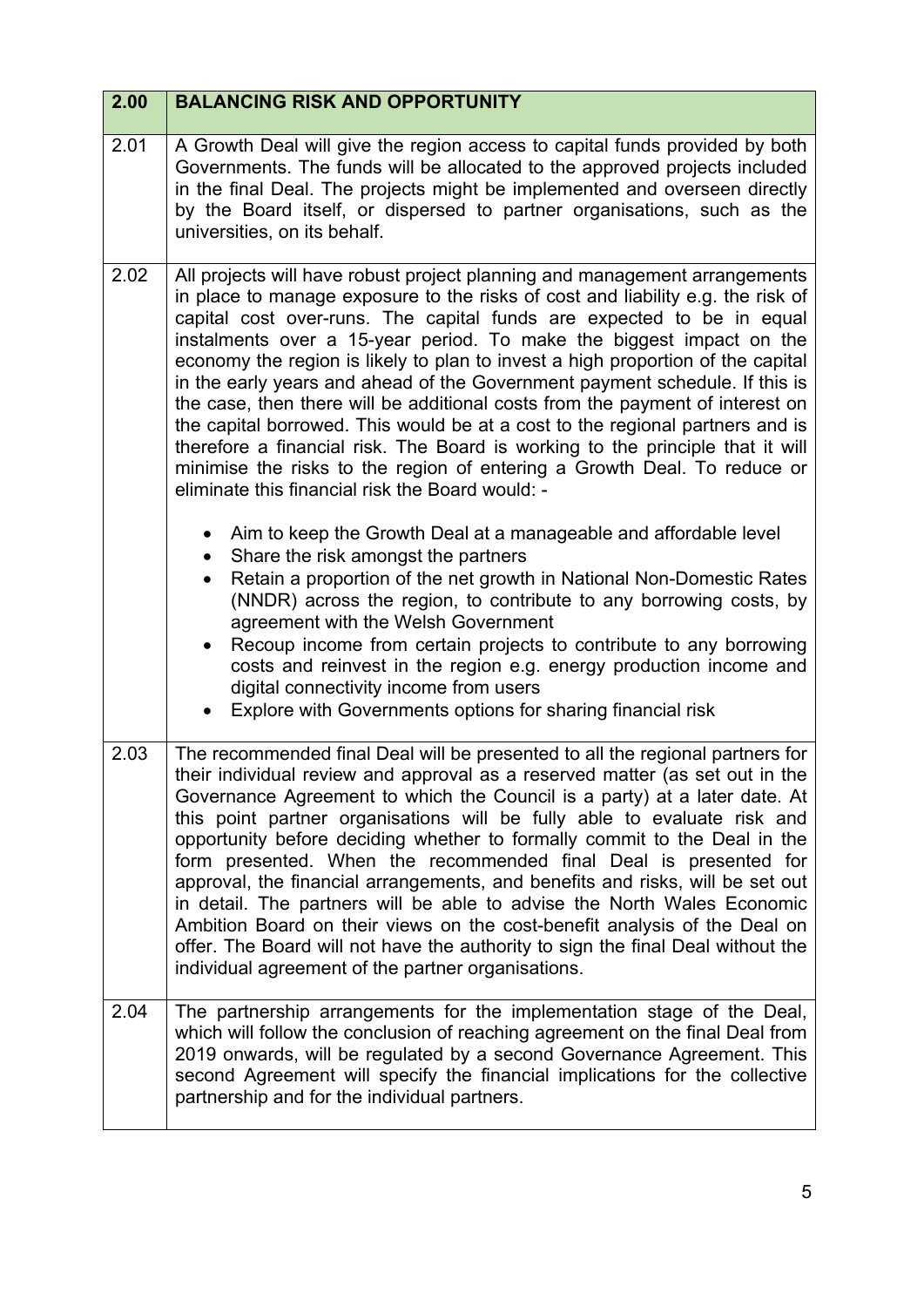| 2.05 | There will be a need for a regional resource to manage the implementation<br>of the Growth Deal, and the wider strategy, to be called the Programme<br>Office. Following the principle of minimising financial risk and cost to the<br>region, the Programme Office will be financed through a combination of: -                                                                                                                                |
|------|-------------------------------------------------------------------------------------------------------------------------------------------------------------------------------------------------------------------------------------------------------------------------------------------------------------------------------------------------------------------------------------------------------------------------------------------------|
|      | • Considering capitalised salaries drawing on the capital resources<br>provided by Governments (subject to a capitalisation direction)<br>• Management fees for project management similarly drawn from<br>national resources<br>• Drawing down other national funding streams such as the remaining<br>European Social Fund resources available to Wales<br>• Secondments and in-kind contributions<br>• Financial contributions from partners |

| 3.00 | <b>NEXT STAGES OF GROWTH DEAL NEGOTIATION AND APPROVAL</b>                                                                                                                                                                                                                                                                                                                                                                                                                                                                                                                                                                                                                                                                                                                                                                                             |
|------|--------------------------------------------------------------------------------------------------------------------------------------------------------------------------------------------------------------------------------------------------------------------------------------------------------------------------------------------------------------------------------------------------------------------------------------------------------------------------------------------------------------------------------------------------------------------------------------------------------------------------------------------------------------------------------------------------------------------------------------------------------------------------------------------------------------------------------------------------------|
| 3.01 | As set out in 1.01 the target date for agreement of Heads of Terms for a<br>Growth Deal with both Governments is autumn/winter 2018. As explained in<br>1.06 the Heads of Terms agreement is the first stage of securing a deal.<br>Under this agreement the scope, priority content and scale of the potential<br>final deal will be set out. Detailed work has then to be concluded on the<br>prioritised programmes and projects through the five-case business model<br>evaluation. The final deal will be reported back to the regional partners for<br>review and agreement, as a reserved matter requiring the individual<br>authority of each partner, in 2019. Once agreed by all partners the Board<br>would then be authorised to commit to accessing the resources offered by<br>Governments to begin to implement the projects supported. |
| 3.02 | The Growth Deal is not the only intervention to support the aims and<br>objectives of the wider vision and strategy for the region. Welsh Government<br>already committed to significant capital investment in transport<br>is<br>infrastructure and strategic sites in the region, and UK Government is<br>supporting the region through the sector plans which underpin the national<br>Industrial Strategy. Further investment programmes might be negotiated<br>separately and a memorandum of understanding with Welsh Government for<br>future joint working is being proposed; one which will complement the<br>recently published Economic Action Plan for Wales. The unity of the region<br>behind the vision and adopted strategy is an important factor in having<br>negotiating purpose, credibility and leverage.                         |

| 4.00 | <b>RESOURCE IMPLICATIONS</b>                                                                                                                                                                                                               |
|------|--------------------------------------------------------------------------------------------------------------------------------------------------------------------------------------------------------------------------------------------|
| 4.01 | As set out in the report there is likely to be an interest cost of borrowing<br>which will need to be serviced. Until we have the detail of the final Growth<br>Deal, to be negotiated with the Governments, and the capital grant payment |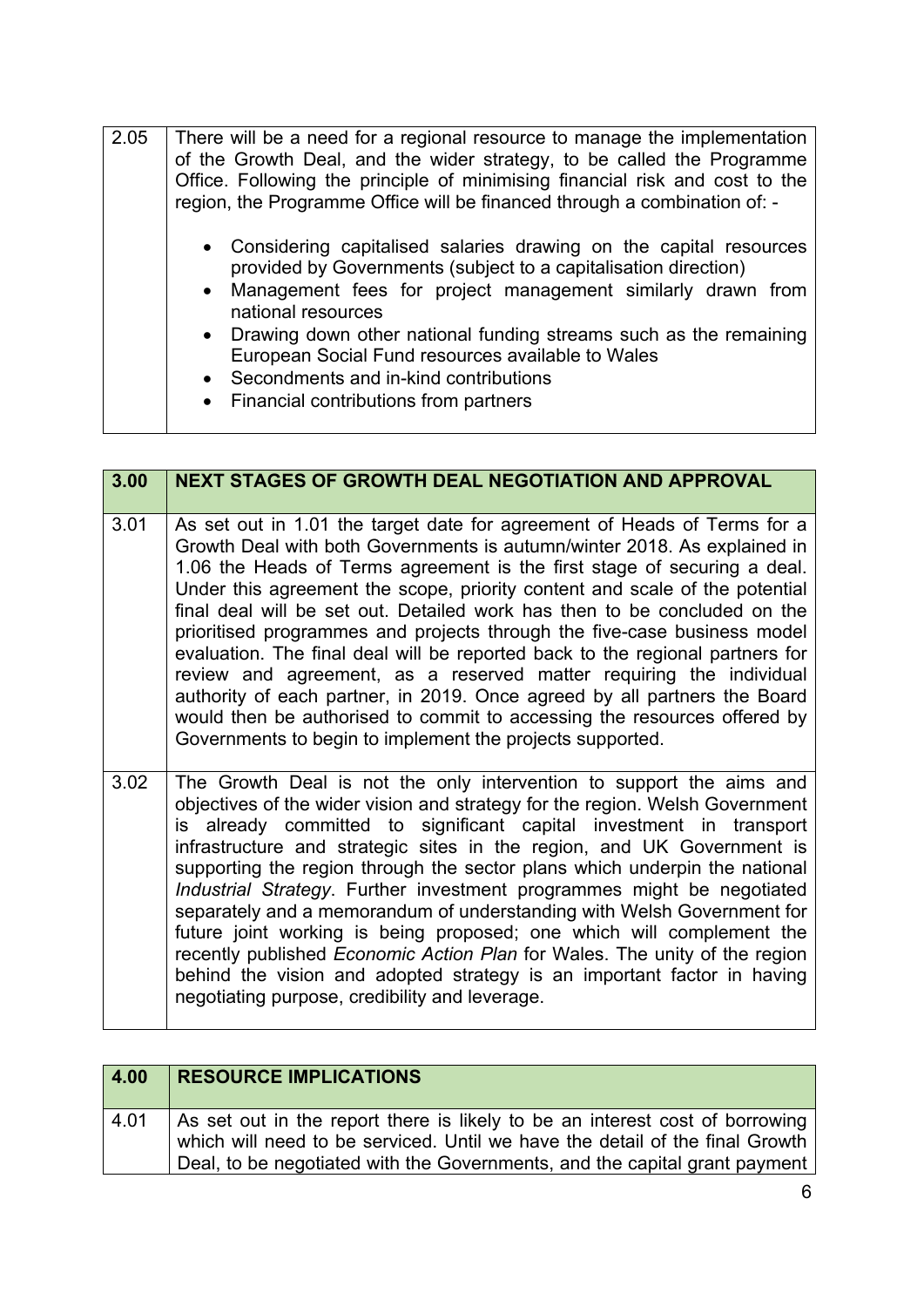|      | arrangements to finance the Deal, the regional partners will not know the<br>number and the combined cost of the approved projects. The combined cost<br>of the approved projects, and how they are to be phased over a period of<br>years, will have a bearing on the contributions to the borrowing costs each<br>partner might be expected to make.                                                                                                               |
|------|----------------------------------------------------------------------------------------------------------------------------------------------------------------------------------------------------------------------------------------------------------------------------------------------------------------------------------------------------------------------------------------------------------------------------------------------------------------------|
| 4.02 | In approving the recommendations of this report the Council will not be<br>making any commitment to financial investment of its own, and will only be<br>authorising the submission of a formal Bid for consideration by<br>Governments. As explained in 4.01 the financial risks and benefits of a final<br>Growth Deal will be reported at the second and final approval stage, along<br>with the model for sharing any borrowing costs amongst regional partners. |

| 5.00 | <b>CONSULTATIONS REQUIRED / CARRIED OUT</b>                                                                                                                                                                                                                                                                                                                                                                                                                                                                                                                                                                                                                                                                                                                                                   |
|------|-----------------------------------------------------------------------------------------------------------------------------------------------------------------------------------------------------------------------------------------------------------------------------------------------------------------------------------------------------------------------------------------------------------------------------------------------------------------------------------------------------------------------------------------------------------------------------------------------------------------------------------------------------------------------------------------------------------------------------------------------------------------------------------------------|
| 5.01 | There has been extensive consultation across the public and business<br>sectors in the development of the Proposition Document. Members have<br>been engaged in each of the six councils through briefings and workshops.<br>A regional conference has been organised for partner bodies and this<br>information has been made available internally.<br>Engagement of the private sector has been continuous, primarily through<br>the North Wales Mersey Dee Business Council and through the<br>Confederation of British Industry (CBI). Intensive challenge sessions with<br>selected business leaders by sector, consultation with a newly formed<br>Business Leadership Stakeholder Forum, and latterly engagement with the<br>Business Services Association (BSA) have been undertaken. |

| 6.00 | <b>RISK MANAGEMENT</b>                                                                                                                                                                                                                                                                                                                                                                                                                                                                                                                                                                                        |
|------|---------------------------------------------------------------------------------------------------------------------------------------------------------------------------------------------------------------------------------------------------------------------------------------------------------------------------------------------------------------------------------------------------------------------------------------------------------------------------------------------------------------------------------------------------------------------------------------------------------------|
| 6.01 | Once the potential extent and content of the Growth Deal is known,<br>following agreement of Heads of Terms, a full risk assessment and cost-<br>benefit analysis can be undertaken. This would be available to inform<br>decision-making before the region entered into commitments at the stage of<br>the final Growth Deal agreement later in 2019. Risk analysis is built into the<br>business case modelling for the programmes and projects which make-up<br>the developing Bid. All projects listed in the Proposition Document have an<br>Outline Business Case to demonstrate their worth and value. |

| 7.00 | <b>APPENDICES</b>                |
|------|----------------------------------|
| 7.01 | Appendix 1: Proposition Document |